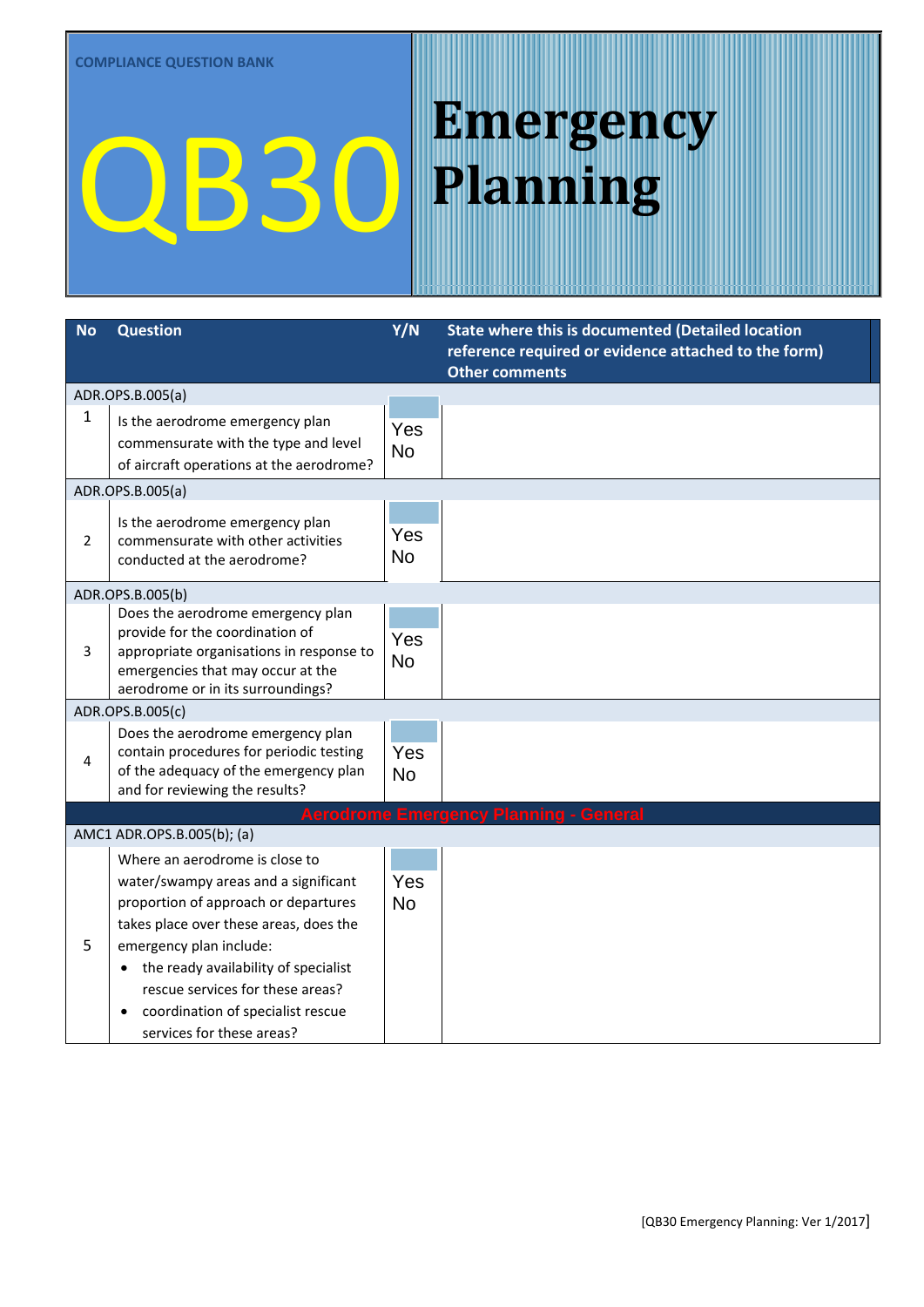|                | AMC1 ADR.OPS.B.005(b); (b)                                                                                      |                  |                                    |
|----------------|-----------------------------------------------------------------------------------------------------------------|------------------|------------------------------------|
| 6              | Has an assessment of the areas within<br>1000m of each runway threshold been<br>carried out?                    | Yes<br><b>No</b> |                                    |
|                | AMC1 ADR.OPS.B.005(b); (b)                                                                                      |                  |                                    |
| $\overline{7}$ | Has the (1000m) assessment identified<br>options available for intervention?                                    | Yes<br><b>No</b> |                                    |
|                |                                                                                                                 |                  | <b>Emergency Planning Document</b> |
|                | AMC2 ADR.OPS.B.005(b);(a)                                                                                       |                  |                                    |
| 8              | Does the EPD contain details of the<br>types of emergencies planned for?                                        | Yes<br><b>No</b> |                                    |
|                | AMC2 ADR.OPS.B.005(b);(b)                                                                                       |                  |                                    |
| 9              | Does the EPD include details of the<br>agencies involved in the emergency<br>plan?                              | Yes<br><b>No</b> |                                    |
|                | AMC2 ADR.OPS.B.005(b);(b)                                                                                       |                  |                                    |
| 10             | Does the EPD include details of local<br>area emergency planning arrangements<br>and forums?                    | Yes<br><b>No</b> |                                    |
|                | AMC2 ADR.OPS.B.005(b);(c)                                                                                       |                  |                                    |
| 11             | Does the EPD include details of the role<br>and responsibility of each of the<br>agencies included in the plan? | Yes<br><b>No</b> |                                    |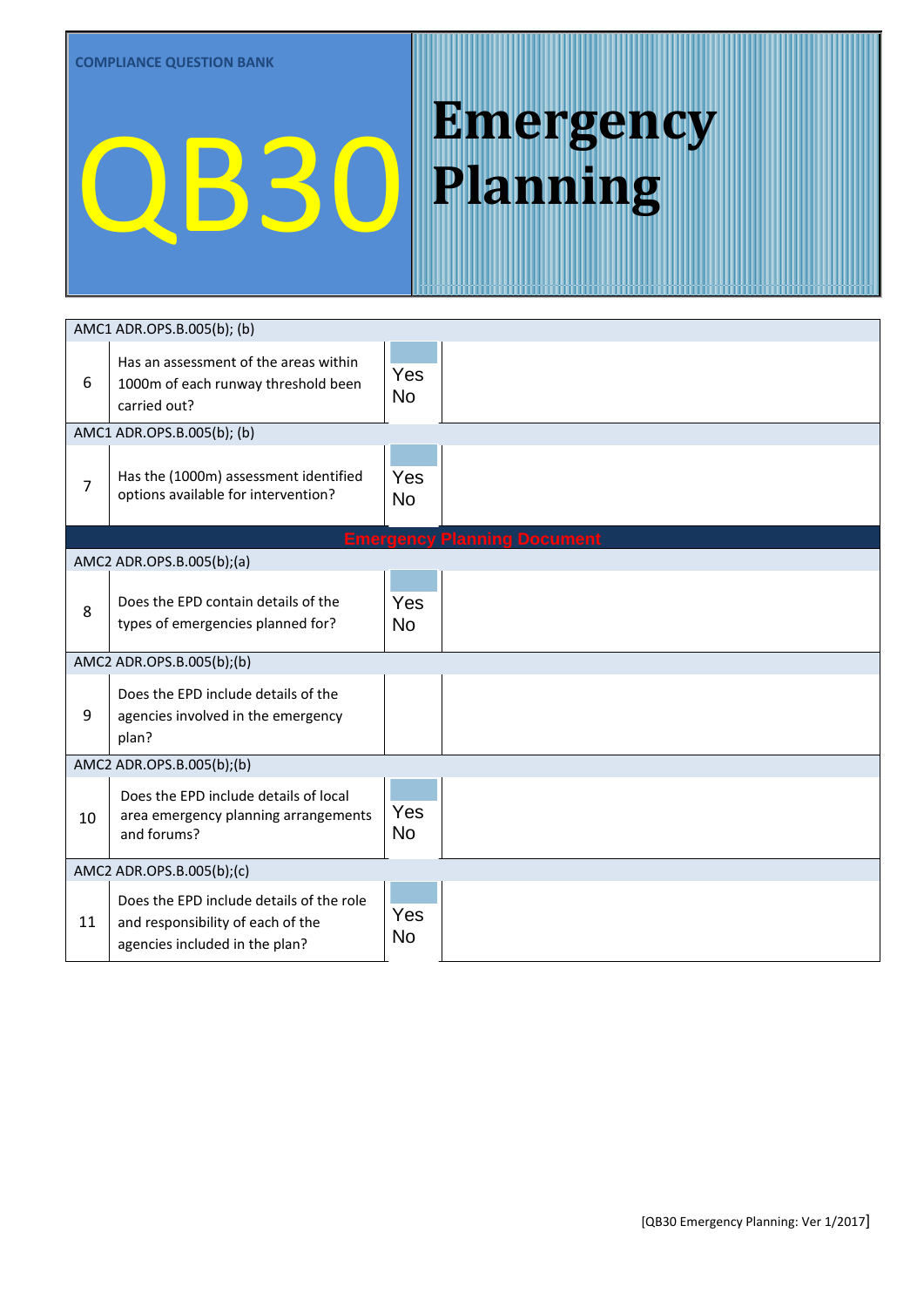|    | AMC2 ADR.OPS.B.005(b);(c)                                                                                                                     |                  |                                                                                     |
|----|-----------------------------------------------------------------------------------------------------------------------------------------------|------------------|-------------------------------------------------------------------------------------|
| 12 | Does the EPD include details of the role<br>and responsibility of the emergency<br>operations centre?                                         | Yes<br><b>No</b> |                                                                                     |
|    | AMC2 ADR.OPS.B.005(b);(c)                                                                                                                     |                  |                                                                                     |
| 13 | Does the EPD include details of the role<br>and responsibility of the command post<br>for each type of emergency?                             | Yes<br><b>No</b> |                                                                                     |
|    | AMC2 ADR.OPS.B.005(b);(d)                                                                                                                     |                  |                                                                                     |
| 14 | Does the EPD include information<br>(names and telephone numbers) of<br>people or offices to be contacted for a<br>particular emergency?      | Yes<br><b>No</b> |                                                                                     |
|    | AMC2 ADR.OPS.B.005(b);(e)                                                                                                                     |                  |                                                                                     |
| 15 | Does the EPD include a grid map of the<br>aerodrome and its immediate<br>surroundings?                                                        | Yes<br><b>No</b> |                                                                                     |
|    |                                                                                                                                               |                  | Emergency Exercise - Section Relevant to Aerodromes following AMC1 ADR.OPS.B.005(c) |
|    | AMC1 ADR.OPS.B.005(c);(a)                                                                                                                     |                  |                                                                                     |
| 16 | Is the aerodrome emergency plan tested<br>with a full scale exercise at intervals not<br>exceeding 2 years?                                   | Yes<br><b>No</b> |                                                                                     |
|    | AMC1 ADR.OPS.B.005(c);(b)                                                                                                                     |                  |                                                                                     |
| 17 | Is the emergency plan tested by carrying<br>out a partial emergency exercise in the<br>intervening year?                                      | Yes<br><b>No</b> |                                                                                     |
|    | AMC1 ADR.OPS.B.005(c);(b)                                                                                                                     |                  |                                                                                     |
| 18 | Is the partial exercise designed to test<br>deficiencies identified during the full-<br>scale exercise to ensure they have been<br>corrected? | Yes<br><b>No</b> |                                                                                     |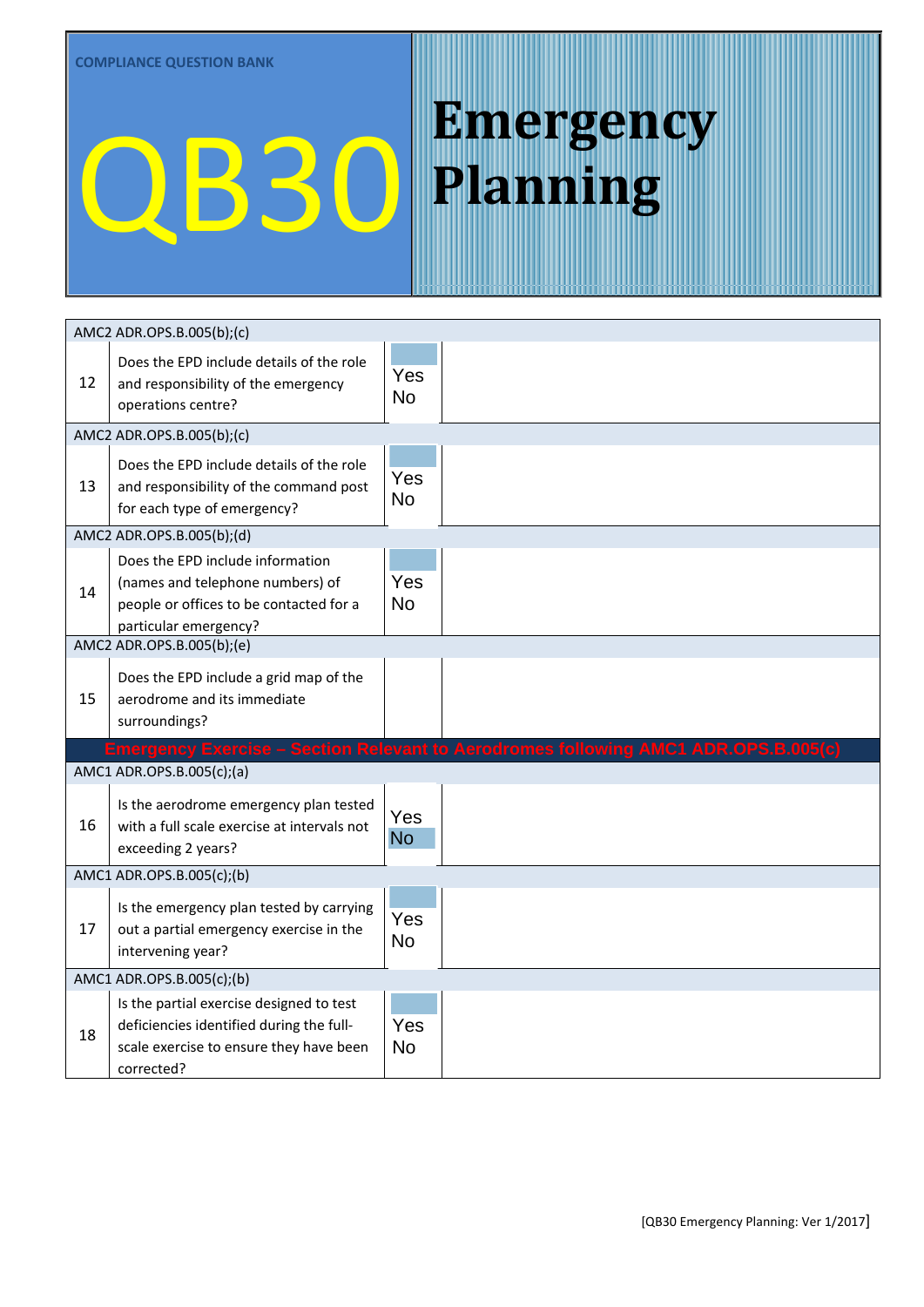|    | AMC1 ADR.OPS.B.005(c)                                                                                                                           |                                     |                                                                                          |
|----|-------------------------------------------------------------------------------------------------------------------------------------------------|-------------------------------------|------------------------------------------------------------------------------------------|
| 19 | Following the full-scale and partial<br>exercises, is the aerodrome emergency<br>plan reviewed so as to correct any<br>deficiencies identified? | Yes<br><b>No</b>                    |                                                                                          |
|    | AMC1 ADR.OPS.B.005(c)                                                                                                                           |                                     |                                                                                          |
| 20 | Following an actual emergency, is the<br>aerodrome emergency plan reviewed so<br>as to correct any deficiencies identified?                     | Yes<br>No                           |                                                                                          |
|    |                                                                                                                                                 |                                     | Emergency Exercise - Section Relevant to Aerodromes following UK AltMoC1 ADR.OPS.B.005(c |
|    | UK-AltMoc 1 ADR.OPS.B.005(c);(1)                                                                                                                |                                     |                                                                                          |
| 21 | Is the aerodrome emergency plan tested<br>by carrying out a series of modular<br>tests?                                                         | Yes<br><b>No</b>                    |                                                                                          |
|    | UK-AltMoc 1 ADR.OPS.B.005(c);(1)                                                                                                                |                                     |                                                                                          |
| 22 | Does the series of modular tests<br>conclude with a full-scale test at<br>intervals not exceeding 4 years?                                      | Yes<br><b>No</b>                    |                                                                                          |
|    | UK-AltMoc 1 ADR.OPS.B.005(c);(2)                                                                                                                |                                     |                                                                                          |
| 23 | Following the full-scale exercise, is the<br>aerodrome emergency plan reviewed so<br>as to correct any deficiencies identified?                 | Yes<br><b>No</b>                    |                                                                                          |
|    | UK-AltMoc 1 ADR.OPS.B.005(c);(2)                                                                                                                |                                     |                                                                                          |
| 24 | Following an actual emergency, is the<br>aerodrome emergency plan reviewed so<br>as to correct any deficiencies identified?                     | <b>Yes</b><br>No                    |                                                                                          |
|    |                                                                                                                                                 | <b>Removal of Disabled Aircraft</b> |                                                                                          |
|    | AMC3 ADR.OR.E.005(a) Part D (6.11)                                                                                                              |                                     |                                                                                          |
| 25 | Have the contact details of the<br>aerodrome coordinator for the removal<br>of disabled aircraft been reported to the<br>AIS?                   | Yes<br><b>No</b>                    |                                                                                          |